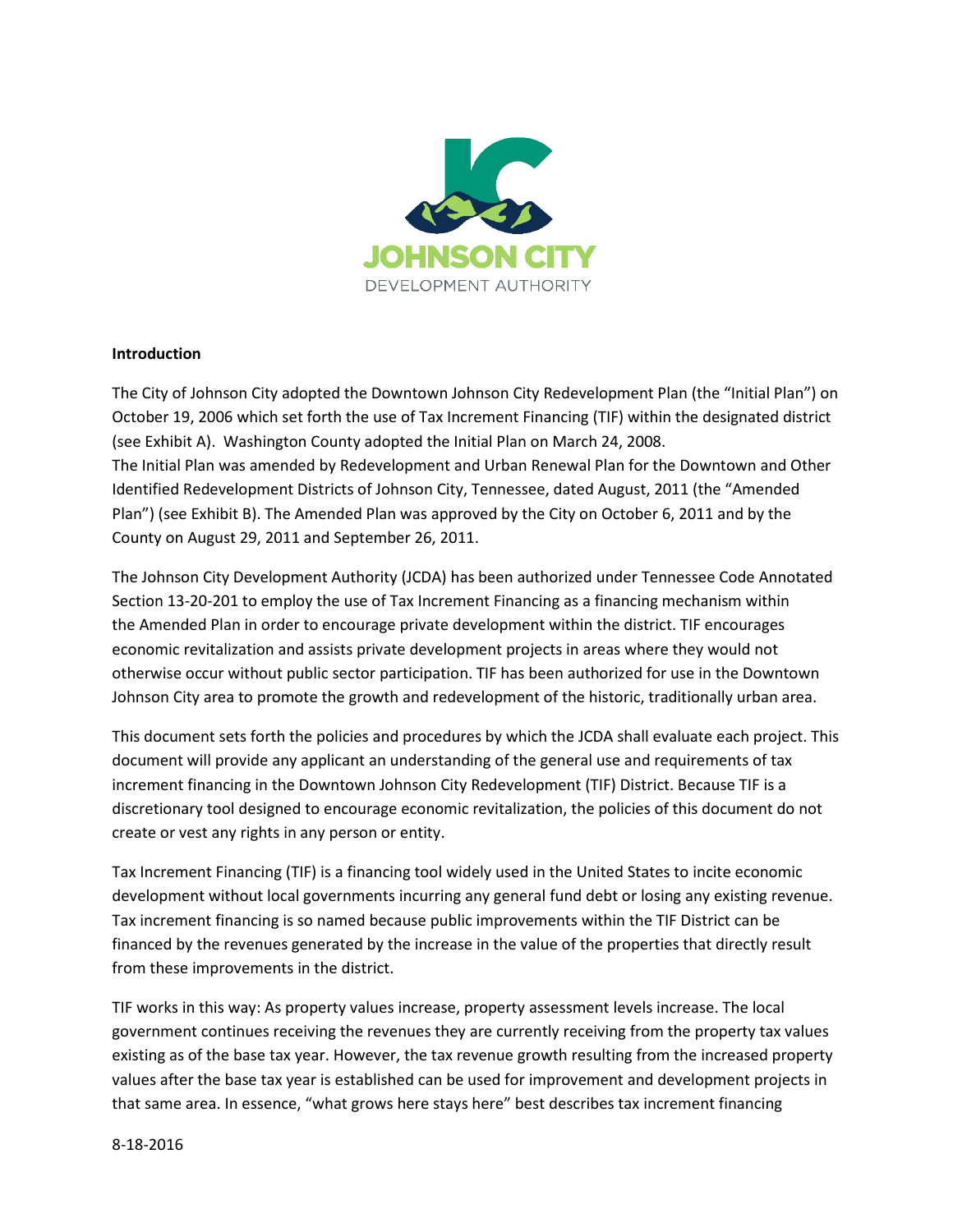districts. This provides assurance that public sector projects will keep pace with private sector investments made to property within the TIF district. As a result, the district begins to grow and improve at a much more effective and efficient rate than without the use of tax increment financing.

# **Section 1. General Policy**

The purpose of these Policies and Procedures is to provide an overview of standards and criteria that will be used by the Johnson City Development Authority's (JCDA) Board of Commissioners in making decisions involving TIF funds. It is of utmost importance that every project proposal is carefully reviewed, and that every recommendation made on the general use of TIF be carefully made. The criteria will assure that approved projects help fulfill the community's overall objectives for economic development and redevelopment and avoid unnecessary subsidies. These Policies and Procedures also provide those interested in applying for TIF dollars a clear understanding of what may or may not be an acceptable use of TIF funding in Johnson City's Downtown TIF District. These criteria shall be used at the discretion of the JCDA and do not guarantee approval of a request for TIF assistance.

### **Section 2. Statutory Background**

Tennessee Code Annotated §13-20-201, et seq., (the "Code") authorizes and outlines specific requirements and uses of tax increment financing for communities across the State of Tennessee. The Code allows for the creation of a TIF district in which all of the incremental property tax revenues generated within such district may be used to finance improvements within such district. Currently, no other taxes other than property tax collections may be used for TIF financing in Tennessee. This provides assurance to the local governing bodies that they will realize immediate benefit from the development of a project through increased sales tax revenues, job creation, business creation and other direct economic factors generated.

Tennessee law contemplates a form of a partnership between a city and its local housing or designated development authority to establish a TIF district. Once the authority is identified, the district is delineated and appropriate public hearings and approvals take place, the base year is then set and incremental taxes resulting from that time forward are re-directed to the authority and dedicated for use in that same district area. The Washington County approval of the Amended Plan also provides for the County to receive the increase in taxes dedicated to debt service and 25% of the annual increment for all properties in the district.

In 2006, the Tennessee General Assembly passed legislation (Public Chapter 999 of Public Acts 2006) authorizing the expanded use of TIF to apply district-wide rather than restricted only to specific projects. As a result, TIF funds are allowed to be generated from all properties designated as a part of an urban renewal plan or redevelopment plan, thus allowing such funds to be used not only for specific projects, but also for general use throughout the TIF district. Therefore, tax increments resulting from property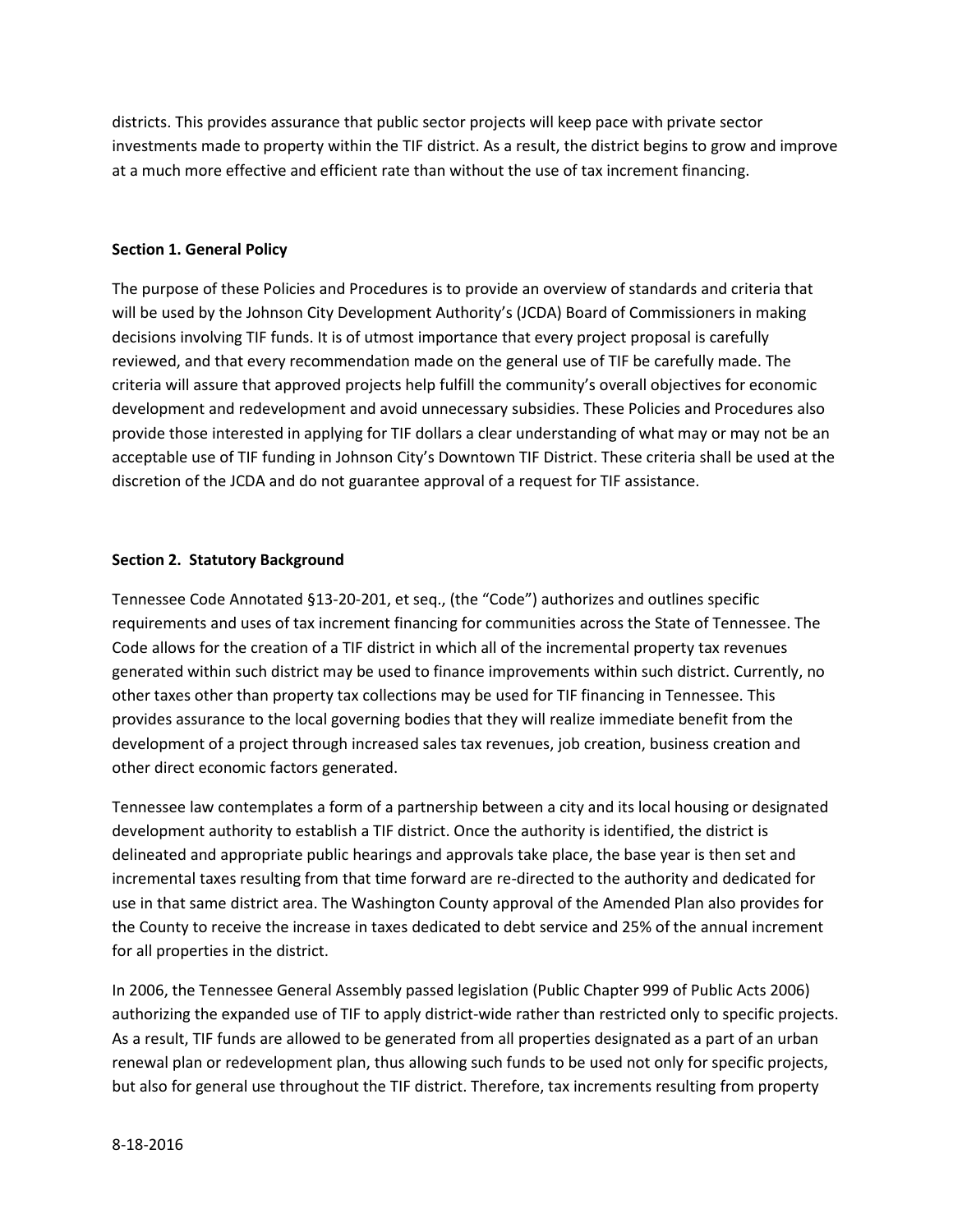values that naturally improve as a result of specific projects taking place throughout the district are also collected and available for additional public improvement projects. This legislative change allows the State of Tennessee to remain competitive with other states in regards to the use of TIF, and provides greater flexibility to fully maximize the powers of tax increment financing in improving the overall look and climate of the community.

The TIF program in Johnson City is administered by the Johnson City Development Authority and coordinated closely with the City of Johnson City's various departments and officials. The JCDA is a local development authority created by the Tennessee General Assembly in 1989 for the sole purpose of furthering redevelopment efforts in underutilized areas of Johnson City, including the downtown area. The JCDA has been granted the same powers as a Tennessee housing authority for the purpose of implementing redevelopment districts utilizing tax increment financing (TCA §13-20-202(c)).

It is the policy of the Johnson City Development Authority (JCDA) to consider the judicious use of tax increment financing (TIF) for redevelopment projects within the current redevelopment district. In order to be eligible for TIF, projects must demonstrate substantial and significant public benefit. Eligible projects include public infrastructure and productive reuse of underutilized property (that demonstrate a substantial and significant public benefit by constructing public improvement and/or or by providing assistance to cause the productive reuse of underutilized property.) All projects must be consistent with, and further the objectives of the Amended Plan.

# **Section 3: Amended Plan Objectives for TIF Projects**

The Johnson City Development Authority dedicates tax increment funding to redevelopment and urban renewal projects, within the current redevelopment district, in order to accomplish the following objectives:

- 1. Eliminate blighted, deteriorating and dilapidated conditions, inappropriate façade treatments, obsolete and substandard buildings and deleterious land uses in the Redevelopment District;
- 2. Promote development opportunities and incentives for private enterprise which create job opportunities and revitalize commercial, retail, office and residential properties;
- 3. Expand the property tax base and generation of direct sales tax revenue in order to maximize economic returns for the City of Johnson City and Washington County;
- 4. Provide for more productive and/or more efficient use ofland;
- 5. Increase the occupancy rate of buildings in the Redevelopment District;
- 6. Encourage renovation and historic preservation of existing structures in the Redevelopment District;
- 7. Promote architectural continuity in significant buildings and in newdevelopment;
- 8. Improve parking facilities and traffic circulation inthe Redevelopment District;
- 9. Create and/or enhance viable linkages to the central business district;
- 10. Improve the quality of life for every citizen in the City of Johnson City and WashingtonCounty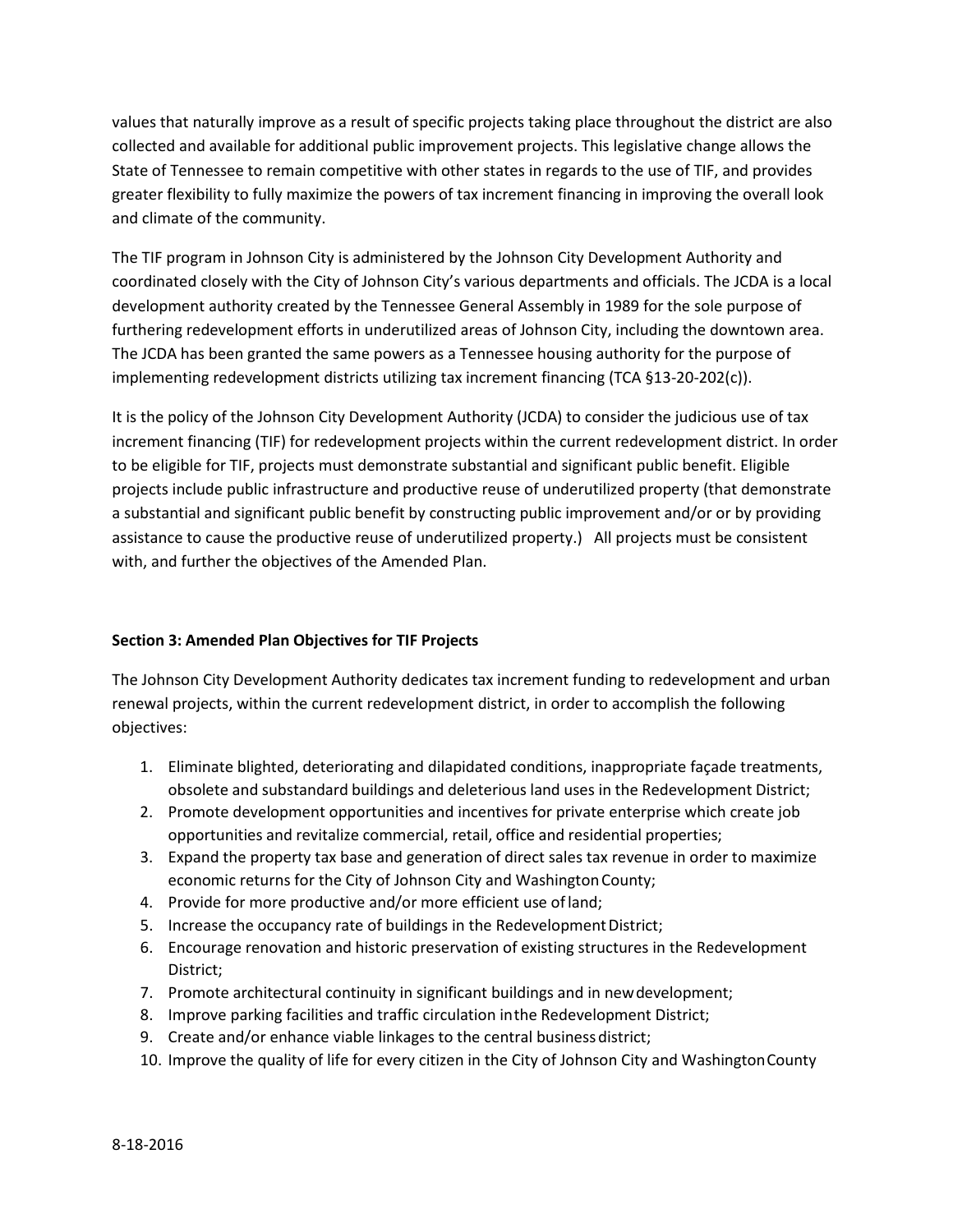- 11. Enhance the creation of a district that is safe, walkable and conducive to the establishment of public events and retail development.
- 12. Encourage enhancement of public and educational uses in the downtownarea;
- 13. Maximize the potential for suitable development in areas peripheral to the Redevelopment District;
- 14. Promote the assemblage of property into larger tracts in order to permit better and more intensive utilization of land;

### **Section 4: TIF Eligible Projects**

As per the provisions of the Section 13-20-202 of the Code and the Amended Plan, incremental tax revenues may be used to finance only the following Project costs:

- 1. Acquire blighted areas;
- 2. Acquire other real property for the purpose of removing, preventing or reducing blight, blighting factors or the causes of blight;
- 3. Acquire real property where the condition of the title, diverse ownership of the real property to be assembled, the street or lot layouts, or other conditions prevent a proper development of the property and where the acquisition of the area by the authority is necessary to carry out the Amended Plan;
- 4. Acting on its own or through third parties engaged to act on the authority'sbehalf:
	- a. Clear any areas acquired, including relocation of utility facilities and demolition (in whole or in part) of buildings and improvements thereon and removal or remediation of any environmental contamination;
	- b. Install, construct or reconstruct streets, utilities and site improvements essential to the preparation and development of sites for uses in accordance with the Amended Plan;
	- c. Install, construct or reconstruct parks, public open spaces, public playgrounds, pedestrian ways and parking garages in accordance with the Amended Plan; and
	- d. Pay expenses for relocation, administrative costs, planning and engineering costs and legal expenses associated with exercising the powers granted in this section or with carrying out the Amended Plan;
- 5. Sell or lease land so acquired for uses in accordance with the AmendedPlan;
- 6. Interior rehabilitation and external modificationof identified structures;
- 7. Accomplish a combination of the foregoing to carry out the AmendedPlan.
- 8. Accomplish any other purposes permitted by the Code.

# **Section 5: TIF Allocation**

The amount of TIF assistance will be determined based upon:

1. the minimum amount required to make the project economicallyviable,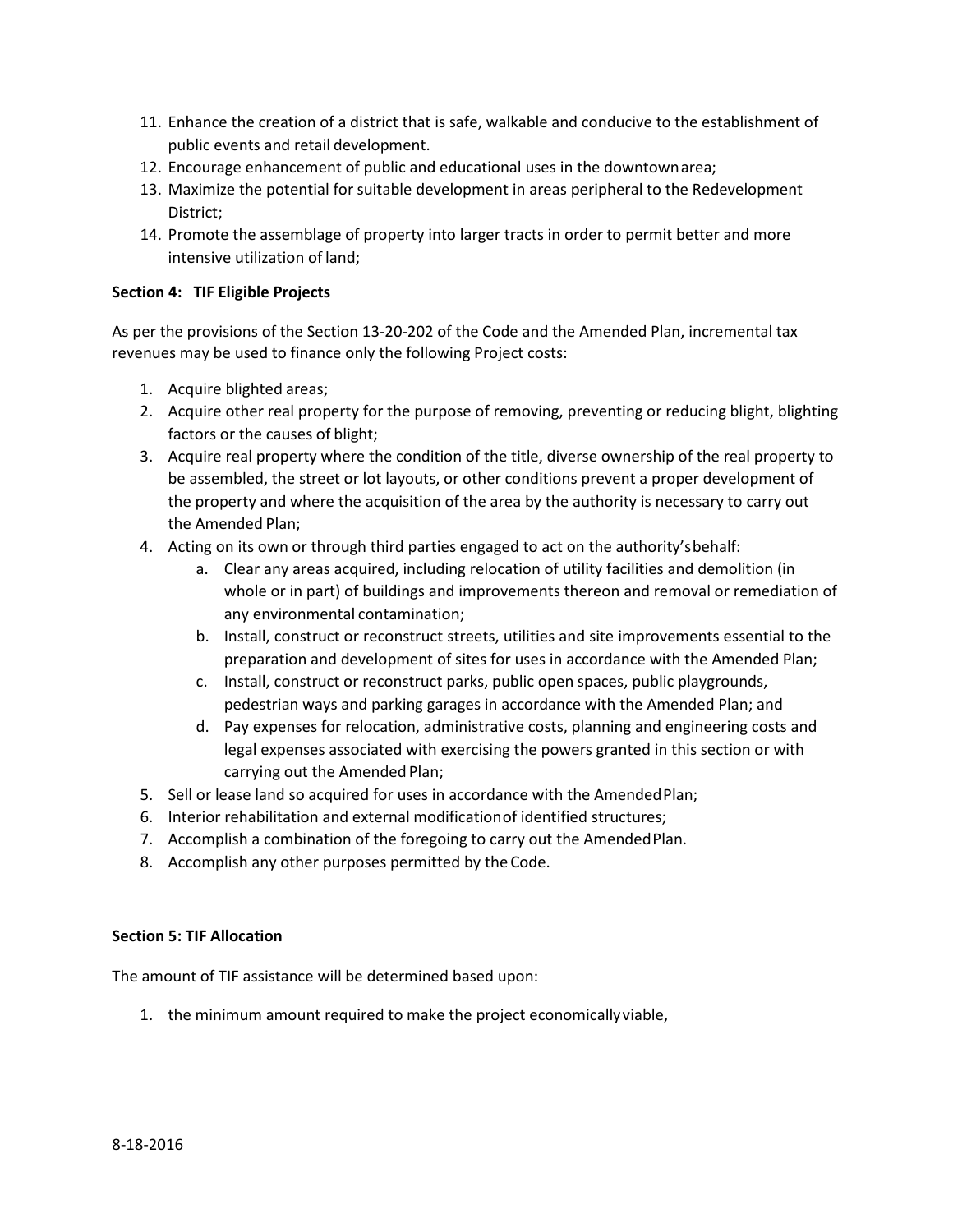- 2. the extent of TIF-eligible elements within the proposed development project,and
- 3. the ability of the completed project to generate tax increment sufficient to meet the debt service on the TIF loan.

In evaluating tax increment generation, JCDA will project tax increment at a level amount based on the first stabilized year. No assumptions will be made for future increases in the assessed valuation of the property or for possible increases in the tax rate. If the assessed valuation and/or the tax rate does increase at some time in the future, such an increase will be utilized to accelerate the repayment of the TIF loan or to undertake other TIF projects.

In no event shall the total TIF issued for a project exceed 25% of the total project cost. Total project cost shall be that segment of the project, in whole or part, that TIF is requested to assist. Incremental or phased projects are to be set forth and identified in the project agreement and should not generally provide for supplemental TIF assistance (such TIF assistance being predicated on additional project construction) beyond a period greater than twenty-four (24) months following execution of the development agreement. Allocation of Tax Increment Financing will be limited to no more than the maximum incentive of 70% of the increment available to JCDA (after deduction for the County's 25%), unless the project combines three or more of the enhanced criteria and is deemed transformative by the TIF Advisory and JCDA Board.

# **Section 6: Criteria**

The JCDA will use the following criteria in evaluating TIF applications:

- 1. The TIF applicant must demonstrate that the tax increment financing component is a key element of the financing package and that the project would not otherwise be undertaken in its proposed form without tax increment financing. Evidence to this effect can be satisfied with a project pro forma which demonstrates the financial need for TIF and/or a written statement from the lender or principal funding provider noting the importance and basis therein of TIF to the overall financial package assembled to finance theproject.
- 2. Each TIF application must demonstrate that the applicant possesses the financial and technical ability to successfully complete and operate theproject.
- 3. If the project will involve the issuance of TIF bonds or notes, the TIF applicant must demonstrate that incremental revenues derived from the project will be sufficient to obtain TIF for the project in the amount requested and on commercially reasonableterms.
- 4. If the project involves development/redevelopment of vacant land, it should conform to the City's plans and programs and serve as a catalyst for further, high quality development or redevelopment.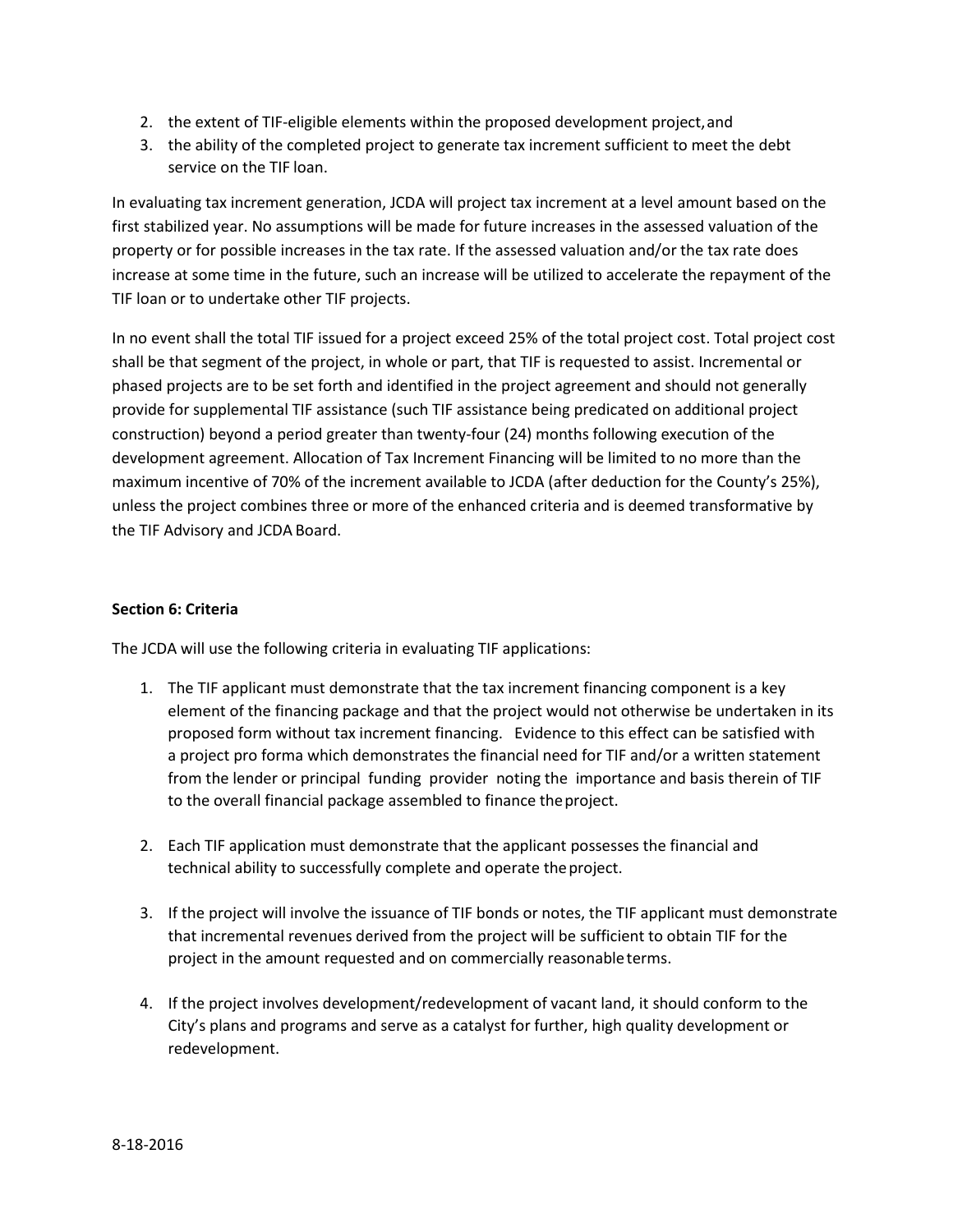5. Projects involving redevelopment of existing retail, commercial, housing, office or industrial properties should serve to stabilize areas that are experiencing deterioration, and create development in conformity with the City's current development standards andregulations.

# **Enhanced Criteria**

Projects will be viewed more favorably, and potentially be eligible for a higher allocation of the maximum incentive, if they incorporate a combination of the following attributes:

- Projects in which the applicant contributes equity of at least fifteen percent (15%) of the total cost.
- Projects that create new jobs with wage scales that average 125% of the Johnson City MSA wage average for the applicable retail, service or manufacturing sector.
- Projects that maximize economic returns for the City of Johnson City and Washington County through expansion of the property tax base and generation of direct new sales tax revenue.
- Projects that are considered by the JCDA Board to be transformative innature.
- Projects for retail, service and commercial use that encourage an inflow of customers from outside the City or that will provide services or fill retail markets that are currently unavailable or in short supply in the Redevelopment District.
- Projects that include renovation and historic preservation of existing structures that will promote a richer cultural environment.
- Projects that improve parking facilities, beyond the expected need of the project and traffic circulation within the district and enhances accessibility from other areas of the City and County.
- Projects that encourage enhanced public and educational uses in the downtownarea.
- Projects that maximize the potential forsuitable development in areas adjacent (peripheral) to the Redevelopment District.

# **Section 7: Tax Increment Loan Repayment**

Estimates for TIF loans are based on the projected annual tax increment the development will generate once completed and fully assessed for tax purposes. The tax increment based on the first stabilized year must be sufficient to meet loan debt service requirements. JCDA does not project inflationary increases in the tax increment amount for future years.

As TIF loans in the redevelopment district have been repaid, tax increment continues to be generated by the properties which have been pledged. In accordance with state law, uncommitted tax increment may be used for any of four purposes: (1) to fund direct investment in a redevelopment district (such as infrastructure improvements), (2) to pay administrative costs associated with the redevelopment districts and the loan processing, (3) to prepay other tax increment loans or (4) to be pledged toward other loans for projects within the district.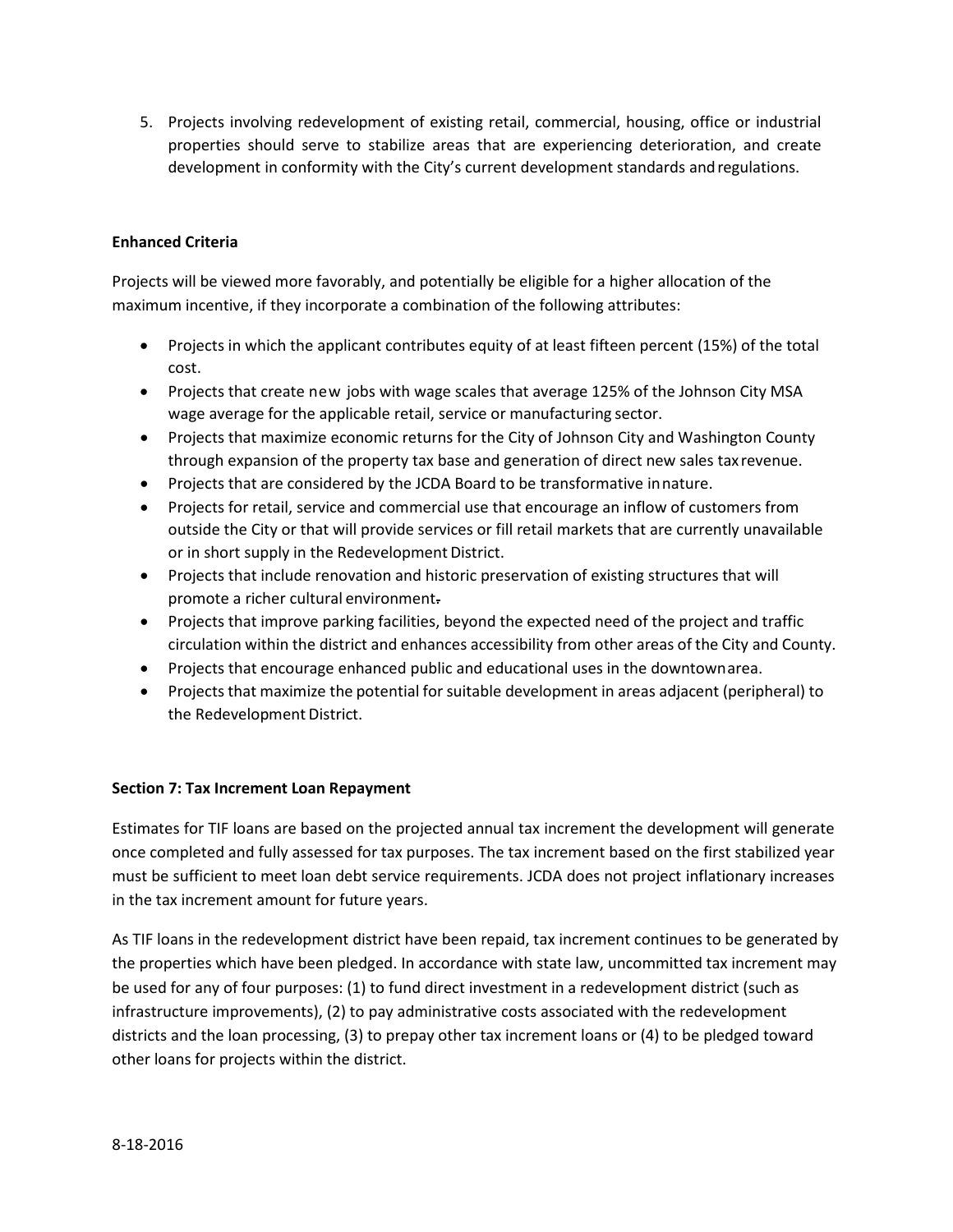### **Section 8: Application Details**

- 1. Any development requesting TIF assistance must be located within the Downtown Redevelopment District. The developer must submit a TIF application to the JCDA for the proposed project. Applications requirementsinclude:
	- a. A description of how the proposed project will contribute to the identified goals and planned land use of the redevelopment district.
	- b. Why the project's feasibility depends on an allocation of TIF assistance, including financial backup substantiating how the completed project will generate sufficient tax increment revenue to meet the debt service on the TIFloan.
	- c. A description of how the TIF assistance will be utilized in the project (i.e., eligible uses).
- 2. If JCDA staff supports the TIF application, JCDA staff and the developer will draft a Development Agreement authorizing the TIF allocation and the conditions of the TIF loan.
- 3. The Development Agreement will first be submitted to the TIF Advisory Board, who will advise the JCDA Board whether the project complies with the Code and the Amended Plan and is, therefore, qualified to be considered for Tax Increment Financing. The TIF Advisory Board will also determine whether to recommend the Development Agreement, which incorporates the specific terms of the tax increment financing, to the JCDA Board of Commissioners for its approval. The Development Agreement must be approved by both the TIF Advisory Board and the JCDABoard.
- 4. Following approval of the Development Agreement by the JCDA Board of Commissioners, the developer proceeds with pre-development of the proposed project, including design and construction specifications (which are subject to City of Johnson City's Historic Zoning Commission (if applicable) and the Johnson City Regional Planning Commission) and debt financing for both the construction and TIF loan. It is the developer's responsibility to secure a commitment letter from a lender for the TIF loan on terms JCDA findsacceptable.
- 5. JCDA prefers that the loan amortization cannot exceed 20 years. It is JCDA policy that one hundred percent of the available tax increment generated by the pledged property be applied to debt service on the loan, which would accelerate repayment of the loan if taxes on the development increase after the initial year of stabilization. If the lender requires a minimum annual loan payment to amortize the loan, the developer must guaranty any shortfall between that annual payment and the actual tax increment generated.
- 6. Once pre-development activities have been completed, a closing is scheduled for the TIF loan. This closing is often simultaneous with the closing of the construction loan and/or the transfer of the property. At the closing, the JCDA shall receive an administrative fee of 2% to offset expenses incurred in providing the tax increment financing for the project. TIF dollars not disbursed at closing but to be used for future expenses (e.g., demolition and clearance, public infrastructure, parking garages, construction period interest, etc.) may either be placed in an escrow account with the lender or may be drawn asneeded.

#### **Section 9. Environmental Report and Title Insurance**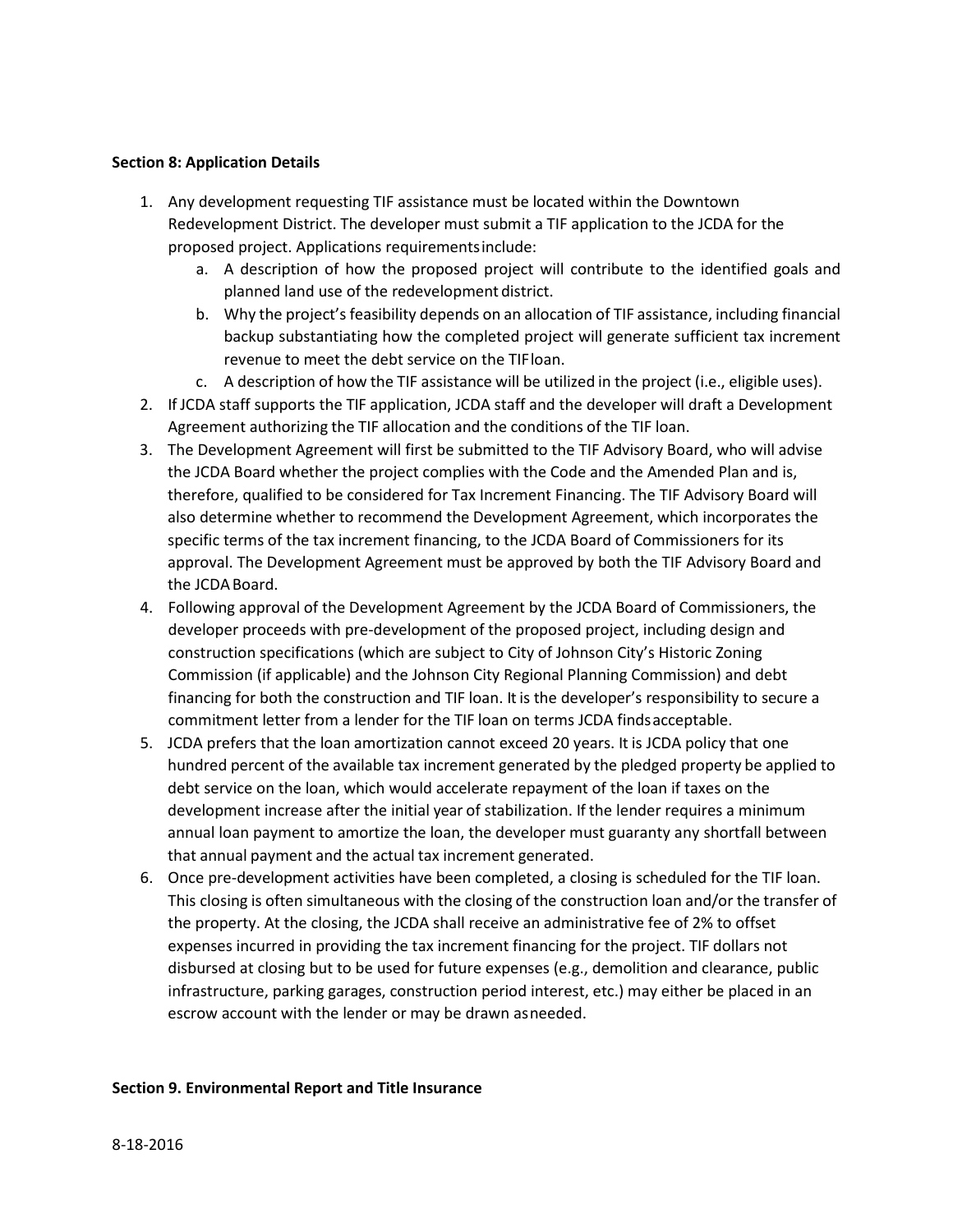The Authority may require the Applicant to provide at its expense a Phase I Environmental Site Assessment Report for the Project that (i) shall be prepared by a recognized person in the health, safety and environmental field that is acceptable to the Authority; (ii) shall bear a date acceptable to the Authority; and (iii) shall disclose no unacceptable conditions to the Authority. All environmental reports requested by the Authority must grant to the Authority the right to rely on such reports.

The Authority may also require that the Applicant obtain at its expense, and deliver to the Authority, a title insurance commitment for the Project described in the Development Agreement.

# **Section 10. Conflicts of Interest**

Each member of the JCDA Board of Commissioners as well as each member of the TIF Advisory Board ("Member") shall be responsible for disclosing any material interest which he or she may have in or with an Applicant or financing source. Any Member having any material interest in a Project or a financial or family relationship with an Applicant or financing source shall submit to the Authority Counsel a representation of that interest, and Authority Counsel shall advise both the Authority and Member whether the Member needs to recuse himself or herself from consideration of the Application. Such recommendation of Authority Counsel shall be conclusive. If recusal is recommended, the Authority will then consider the Application without participation from the Member or Members who recuse themselves.

To avoid conflicts of interest, a Development Agreement will not be approved if Authority Counsel has a professional legal relationship with the Applicant or source of the financing other than incidental representations in connection with proposed financings of other projects, but the Authority may waive this condition in appropriate circumstances. In the event of a conflict involving Authority Counsel, the Authority will retain special counsel to represent it in connection with the particular Project being considered.

# **Section 11: Definitions**

For purposes of these policies and procedures, the following terms shall have the following meanings:

"Application" means the Application submitted hereunder in the form designated by the Authority and as amended from time to time. The initial form of the Application is attached hereto as Exhibit B.

"District" means the area as defined in the Amended Plan (see Exhibit B).